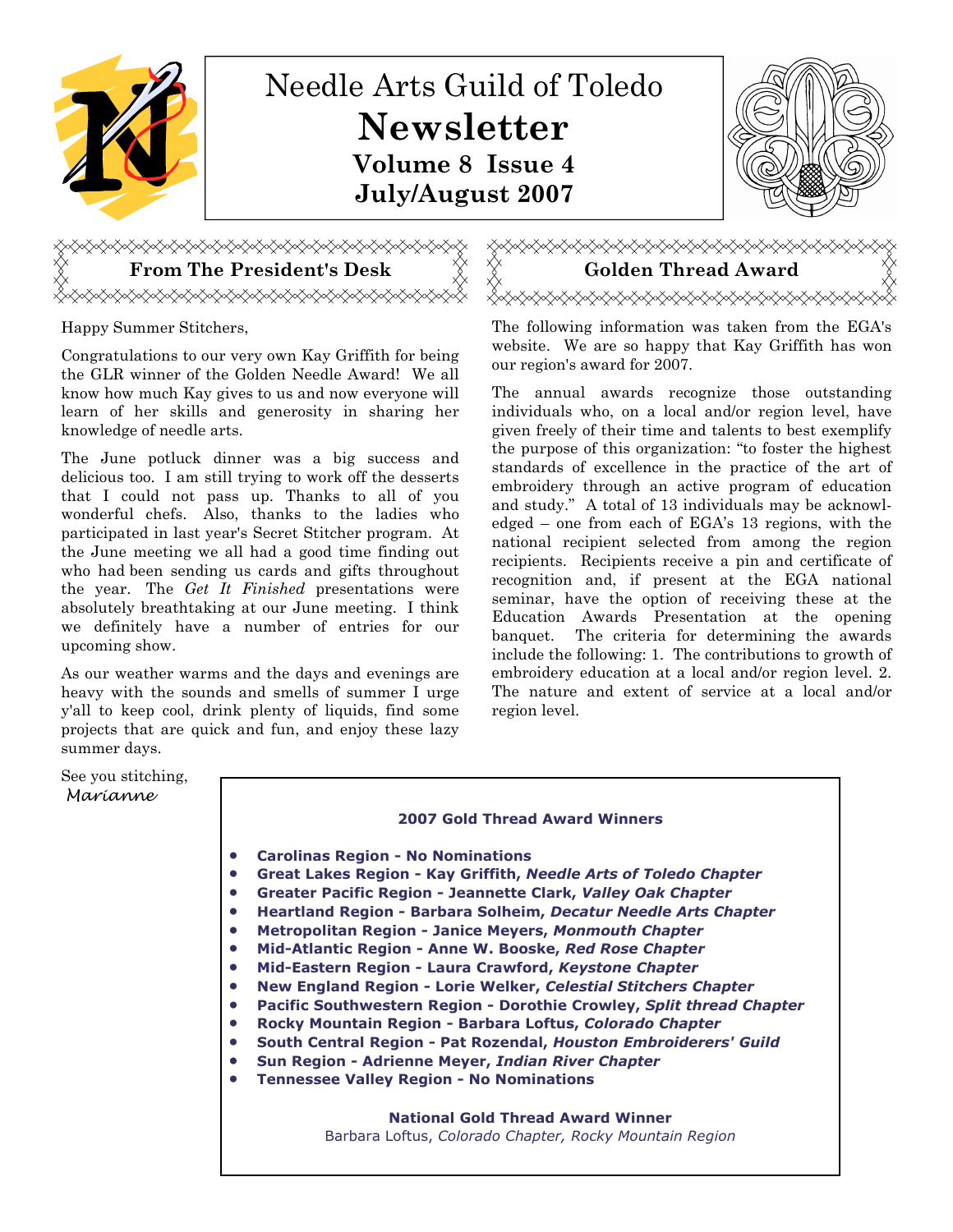## Program Schedule

July 11: Assissi Petite Project, taught by Linda Morris, a member from Fort Wayne

August 8: Finishing of Nametags & Ornaments, taught by Barbara Hoyer

September 12: Huck Weaving, taught by Katherine Thompson; Get It Finished entries

October 10: Reversible Cross-Stitch, taught by Su Pellitieri (rescheduled from February due to bad weather)

November 14: Hungarian Embroidery, taught be Donna Mohn

December 12: Annual Christmas Party and Ornament Exchange. Also Get It Finished entries, Cookie Exchange, prizes for Get It Finished and volunteer drawings, New Officer Installation.

#### About the July Project

Linda Morris is coming to see us from the Fort Wayne Chapter EGA. She has been a plural member of our Chapter for a few years. She will be teaching us from a Petite Project on the Assissi Technique. The design has two birds on it. The birds are outlined, and left blank, and the background is filled in with cross stitches. The kit price will be \$4.50, including everything needed (I will have 30 kits on hand). You will need to bring a 4" or 5" hoop. Kit includes a 9" square of 28-count Quaker cloth, white and two needles, a tapestry and a chenille. You will have color choices of the flower thread and Waterlilies (silk).

#### About the August Project

Barb Hoyer will be showing us some finishing techniques for Nametags and Ornaments. If you need a new nametag (like I do), try to have one completed by then. Same thing with ornaments, you could do a snowflake for The Heralding The Holidays Wreath, or something else for the Ornament exchange. The will be no cost for this lecture.

Kay

#### \*\*\*\*\*\*\*\*\*\*\*\*\*\*\*\*\*\*\*\*\*\*\*\*\*\*

 $*$ I want the thank you ladies for the letter that was  $*$  $\stackrel{\text{\#}}{\ast}$  written by Nancy Wright. It has resulted in my  $\stackrel{\text{\#}}{\ast}$  $\stackrel{\curvearrowleft}{\ast}$  being selected to receive the Great Lakes Regions's  $\stackrel{\curvearrowleft}{\ast}$  $\angle$  Gold Thread Award for 2007, to be presented at  $\angle$  $*$  the Opening Banquet of this years National  $*$ Seminar in Chicago, on September 2nd. I did not  $*$  really think I would be chosen. ⋇ ⋇ ⋇ Thanks, ⋇

⋇ Kay

⋇

米

米

\*\*\*\*\*\*\*\*\*\*\*\*\*\*\*\*\*\*\*\*\*\*\*\*\*\*\*

## Calendar of Events <del></del>

| <b>Dates</b>             | <b>Event Information</b>                                                          |
|--------------------------|-----------------------------------------------------------------------------------|
| 07/11/07                 | <b>NAGT</b> Monthly Meeting                                                       |
| 08/02/07                 | <b>NAGT</b> Board Meeting                                                         |
| 08/05/07                 | Art in the Garden, sponsored by <b>TBG</b>                                        |
| 08/08/07                 | <b>NAGT</b> Monthly Meeting                                                       |
| $09/02/07 -$<br>09/07/07 | <i>That Needlin' Town - EGA National</i><br>Seminar, Chicago, IL                  |
| 09/06/07                 | <b>NAGT</b> Board Meeting                                                         |
| 09/12/07                 | Get It Finished Entries accepted at NAGT                                          |
| $09/29/07 -$<br>09/30/07 | <b>NAGT</b> 32nd Annual Needlework Show at<br>the Sanger Branch Lucas Co. Library |
| 10/04/07                 | <b>NAGT</b> Board Meeting                                                         |
| 10/10/07                 | <b>NAGT</b> Monthly Meeting                                                       |
| $10/20/07 -$<br>10/21/07 | Visiting Teacher Class: "The Village<br>Green", sponsored by NAGT                 |
| 11/01/07                 | <b>NAGT</b> Board Meeting                                                         |
| 11/14/07                 | <b>NAGT</b> Monthly Meeting                                                       |
| $11/30/07 -$<br>12/02/07 | <i>Heralding The Holidays</i> , sponsored by<br>TBG                               |
| 12/06/07                 | <b>NAGT</b> Board Meeting                                                         |
| 12/12/07                 | Annual Christmas Party & Ornament<br>Exchange                                     |

#### Secret Stitchers

Hope everyone had fun getting gifts from their secret stitchers. Here is the list of who was the secret pal for whom for the past year. Names were selected for 2007-2008 at the June potluck meeting. Have fun!

| Name:             | Secret Stitcher For: |
|-------------------|----------------------|
| Denise Waterfield | Diane Myers          |
| Kay Griffith      | Nancy Wright         |
| Marianne Mussett  | Sue Hojnacki         |
| Darlene Waugh     | Jennie Kronberg      |
| Marge toth        | Anna Kerlin          |
| Su Pellitieri     | Kay Griffith         |
| Jo Wagoner        | Marilyn Freeman      |
| Anna Kerlin       | Marianne Mussett     |
| Nancy Wright      | Sue Wiemer           |
| Jennie Kronberg   | Darlene Waugh        |
| Diane Myers       | Jo Wagoner           |
| Marilyn Freeman   | Denise Waterfield    |
| Sue Wiemer        | Su Pellitieri        |
| Sue Hojnacki      | Marge Toth           |
|                   |                      |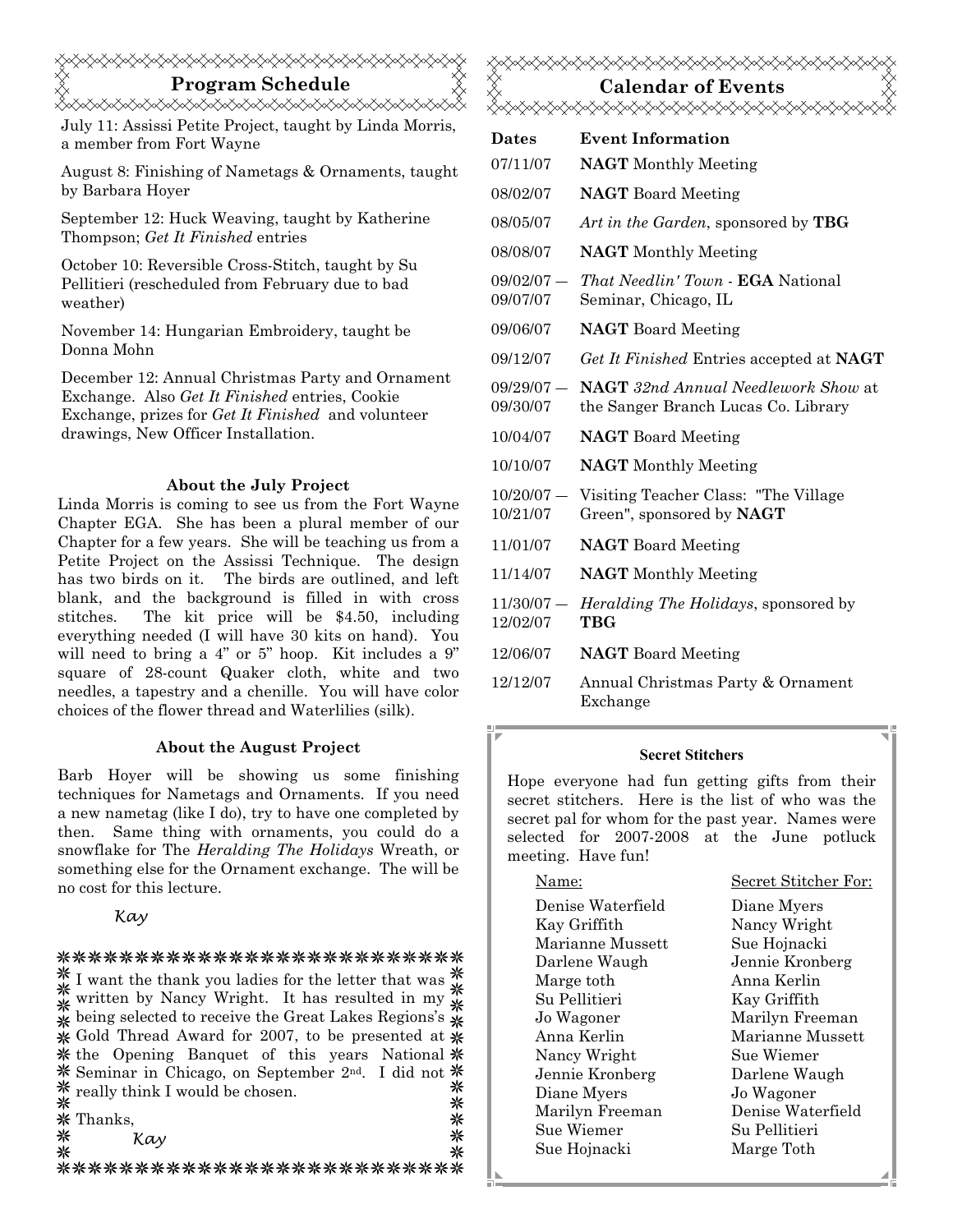

#### Board Meetings

The board meeting will be held at Marianne Mussett's on the first Thursday of each month at 6:30 p.m. There will not be a board meeting in July and possibly not one in September because of conflicts with Seminar.

#### New Members

There has been a lot of interest lately from our website from people who are interested in joining our guild. We also get a lot of new members after our show. So if you see an unfamiliar face, please introduce yourself and make the new person welcome. And if you've just joined us: Welcome! We're glad you're here!

#### National Seminar

The 2007 EGA National Seminar, That Needlin' Town, will be held in Chicago, IL on September 2-7, 2007. Full seminar information in is the March 2007 issue of the Needle Arts magazine. Photos of the projects and registration forms are on the EGA website (www.egausa.org or use the EGA link on our website). Chicago's not that far away, so hopefully many of our members will take the opportunity to attend the seminar. It will be a first national seminar for many of us and it looks like a great time.

#### GLR Seminar 2008

You can pre-register to attend the EGA - GLR Seminar 2008 which will be held April 20-24, 2008 in Madison, Wisconsin. The full brochure with color photos of the class projects and registration information for the seminar is available to view and download on the EGA GLR website: http://www.ega-glr.org/

Regular registration does not begin until Nov. 15, 2007. However, pre-registration is being offered to get your first chance opportunity for a class from now until May 27, 2007. A copy of the form will be available at the next NAGT meeting.

#### Heralding The Holidays

Don't forget that we will be doing Snowflake Christmas ornaments for Toledo Botanical Garden's Heralding The Holidays event November 30-December 2, 2007. Our holiday wreath is always one of the most popular at the opportunity drawing. The ornaments need to be finished by the November meeting. If you have any patterns to share with other guild members, please bring them to the meetings.

#### Stitch-In

Stitch-In meetings are on Thursdays from 11 am  $-5$ pm. The third Thursday of the month we are at Something Extra. The other Thursdays we meet at members' homes.

The third Tuesday of each month we have a group for canvas projects. We get started around 6:30 PM and end around 9:30 PM. Sometimes we pick a project for the group but you can always work on any project you have.

On the fourth Tuesday, the crewel group has a stitchin from 6:30 PM – 9:30 PM.

Locations change weekly. Call Katherine Thompson at 419-385-0081 or e-mail Diane Myers at jrmyers@roadrunner.com for the next meeting place.

#### The Village Green

Myrtis Justianiano, from Goshen, Indiana will be leading us in Genny Morrow's Village Green. On October 20th and 21st, 2007.

Myrtis was a good friend of Genny's and has her family's permission to teach her designs. Village Green was one of the last designs Genny was working on.

Myrtis will provide the hand-drawn size 18 canvas, instruction booklet and all threads (some are split skeins) needed for stitching for her kit fee of \$68.00.

I do not know the entire cost of the class. Students taking the class will be paying for the room rent, plus the teacher's fee and transportation. If we fill all 24 seats, the total cost will be \$97 per student. That is my goal, if you will all help me.

I am asking for a deposit of \$50.00, payable through me, before August 10th. Myrtis needs two months to get supplies together. I will let her know August 11th, how many kits to prepare, THIS IS OUR DEADLINE. On August  $10<sup>th</sup>$ , I can let those who have given me a deposit, know how much the remainder of the class will be.

If you have any questions, let me know--Kay Griffith

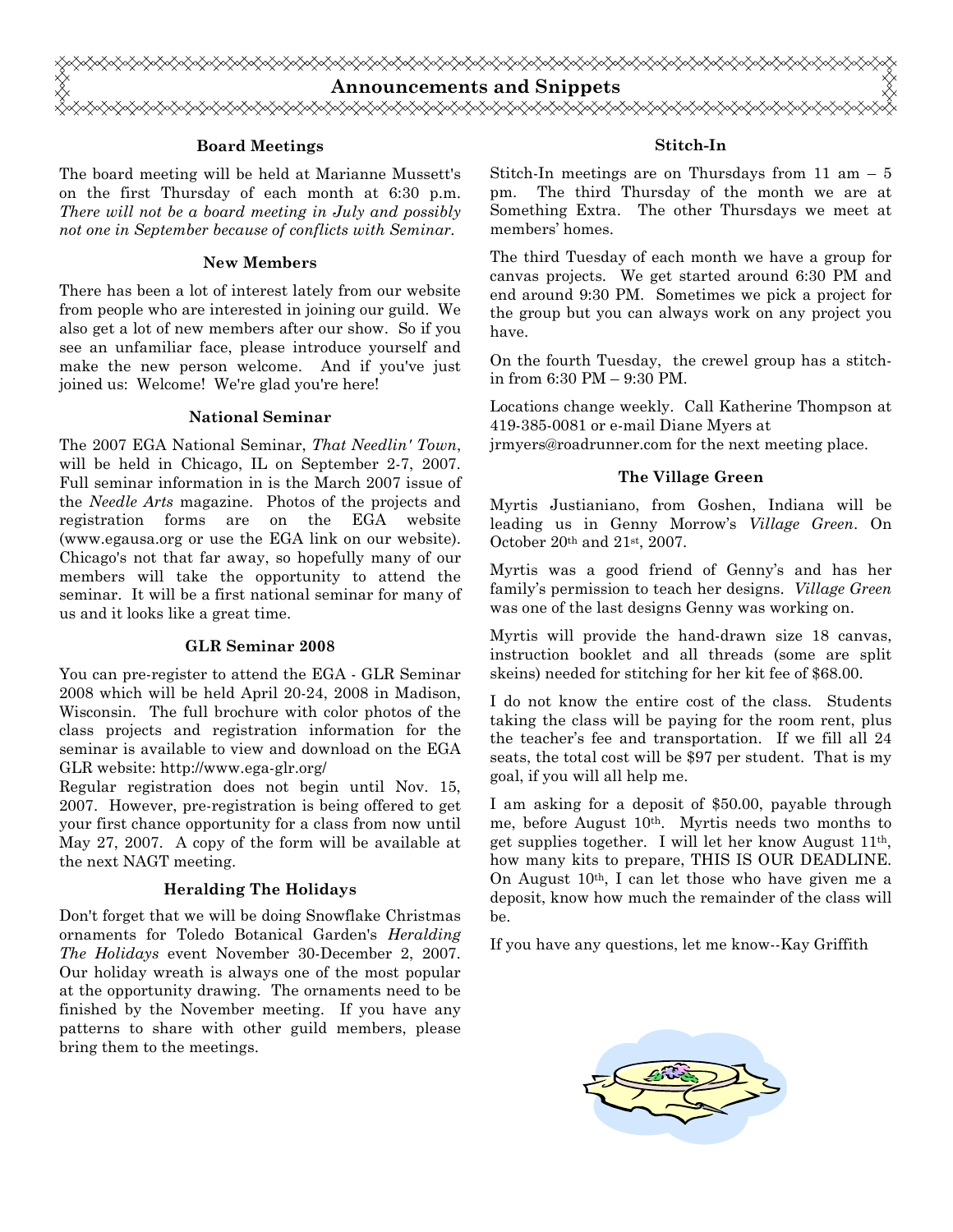

We received this flyer and it looks like a great project! A color copy will be available at the next few meetings. -- Su

## We are excited and invite you to join the fun... Monguagon Chapter, EGA Hosts National Teacher, Debbie Stiehler

November 12 and 13, 2007 (Monday-Tuesday)

#### Fan-Tasia



Level of Proficiency: Intermediate to Advanced

This elegant design is a treasure trove of technique! The fan is stitched on crème Congress Cloth and<br>measures approximately 12.5" x 14". The patchwork<br>areas of the fan are Florentine, pulled thread, laid and couched filling stitches. Japan Thread, 1/16" metallic ribbon, stranded cotton, and #12 Ecru Pearl Cotton are used to stitch these intricate patterns. The large spoke of the fan is created by peyote stitch beading using exquisite Japanese Delica Beads in three colors. The smaller spokes are done on a bead loom using the same wonderful Delica Beads. The background fabric will be sandwiched with muslin and quilt batting and stretched onto another set of stretcher bars. The student will select and quilt a Sashiko design from the many provided. When the fan is completely stitched, it will be cut out and appliquéd to the background fabric, the bead spokes will be completed and attached, then gold and silver Torsades are tied into a "double Coin Knot" and attached at the base of the spokes, while the ends are couched to the

background<br>to form tassles.



. Plum and Teal with gold and silver accents-Choice #1 (as shown in design above) Rose and Blue with gold and silver accents-Choice #2

Three color choices are available:

. Reddish and pinks and blue-green with gold and silver accents-Choice #3

We invite you to register for this workshop and enjoy two fun days of stitching with us! The cost for the workshop is \$175 for those who are not members of Monguagon Chapter, EGA. Registration deadline: September 26, 2007.

Please send your registration of \$175 with your check payable to Monguagon Chapter, EGA, to: Dawn Pollard

23062 Columbia Street Dearborn, MI 48124

Please include the registration coupon that is printed below and a self addressed, stamped envelope so that written materials can be mailed to you before the workshop. These will include contact information for Dawn on the day of the workshop, exact location of the workshop and a list of supplies that students

should bring to class, etc. If you provide an email address on your registration coupon, Dawn will send you an email that lets you know that your registration has been received.

The workshop will be held at Riverview Public Library, 14300 Sibley Road, Riverview, MI 48192 (Between Allen Road and Fort Street)

Phone or email Dawn Pollard with questions: .......313-277-1393; Pollards4@aol.com

|                        | Registration Coupon |                                                              |
|------------------------|---------------------|--------------------------------------------------------------|
| Cost \$175             |                     | Registration Deadline: September 26, 2007                    |
|                        | Please Choose:      |                                                              |
| Color #1-Plum and Teal |                     | Color #2 Rose and Blue Color #3 Reddish Pinks and Blue-Green |
| Name                   |                     |                                                              |
| Street Address         |                     |                                                              |
| City                   | State               | Zip                                                          |
| Phone                  | Cell Phone          |                                                              |
|                        |                     |                                                              |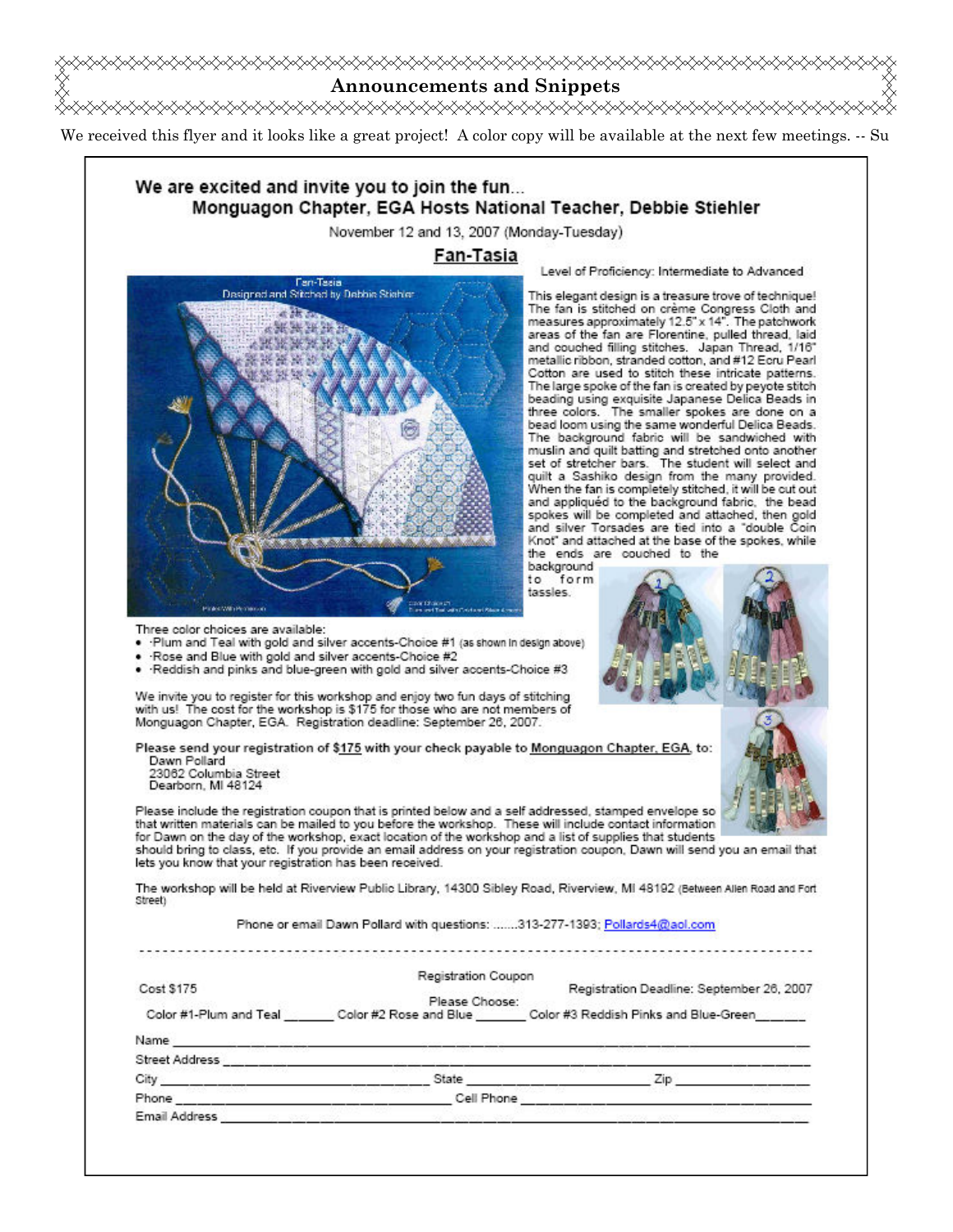The NAGT Newsletter is published six times per year (January, March, May, July, September, and November) by the Needle Arts Guild of Toledo (NAGT) chapter, The Embroiderers' Guild of America, Inc. The Editor welcomes comments, input, and story items. Please send them to the editor by the 25th of the month preceding publication.

Editor: Susan Pellitieri; 703 Butterfield Dr; Toledo, Ohio 43615, Phone: 419-382-1329, E-mail: pellitieri@aol.com

EGA chapter newsletters may copy material contained in this publication except items which are noted and marked as copyrighted. Please credit this Chapter when due.

MEMBERSHIP in the Needle Arts Guild of Toledo is open to all embroiderers. New and renewing dues payments should be sent to : Karlyn Thompson, 19330 Tuller Rd, Bowling Green, Ohio 43402.

ANNUAL DUES - NAGT annual dues of \$40.00 includes: Dues - Local chapter

- Bimonthly NAGT chapter newsletter
- Chapter meetings and programs
- Local chapter lending library

• Group correspondence course (additional fee required)

Dues - Great Lakes Region (GLR)

• GLR seminar (additional fee required)

Dues - The Embroiderers' Guild of America, Inc. (EGA)

- Subscription to quarterly magazine, Needle Arts
- Individual correspondence courses for a fee
- National seminars for a fee

Members can attend optional local Chapter workshops presented by teachers contracted by the Chapter and paid for by workshop participants.

MEETINGS are the second Wednesday of every month starting at 6:30 p.m. in the Toledo Botanical Gardens Conference Center.

GUESTS are welcome at all meetings and may attend two meetings before being asked to join.

**NAME TAGS** must be worn at all meetings or pay a  $25¢$  fine. The fines collected go to general funds to help cover expenses.

MEETING CANCELLATION: Monthly meetings are cancelled due to bad weather if the Toledo Public schools are closed. Tune into AM 1370 News radio in Toledo for school closings.

NAGT Officers and Board Members for 2007 

**President** ⊠ Marianne Mussett 419-534-2278 mcmussett@hotmail.com

President Elect Maria Nowicki 419-824-9631 nohiorn@aol.com

Secretary **Ø** Annette Hill 419-885-6365 nettie@buckeye-express.com BethThompson790@aol.com

Treasurer **Ø** Karlyn Thompson 419-8233439 kthompson@bgcs.k12.oh.us

Membership ⊠ Donna Mohn 419-536-2225 lmohn@bright.net

TBG Representative  $□$ Anna Kerlin 419-829-6752 akerlin@buckeye-express.com ackcatlady@buckeyeaccess.com

#### Education  $\boxtimes$

Cathy Studer 567-214-1139 treesong44@yahoo.com Newsletter **Ø** Susan Pellitieri 419-382-1329 pellitieri@aol.com

2007 Show Chairman Diane Myers 419-832-9571 jrmyers@roadrunner.com

Outreach Chairman Beth Thompson 814-734-0609

Library Katherine Thompson 419-470-7935 kmthompson49@yahoo.com

Program Kay Griffith 419-784-2868 kayjgrif@bright.net

Welcoming Committee Marilyn Freeman 419-381-8782 mjfree1971@aol.com

GLR Representative Caren Scarbrough 419-278-2162 caren@dtnspeed.net  $\boxtimes$  indicates Voting Members

#### 32nd Annual Show

This year the show will be held at the Sanger Branch of the Toledo Lucas County Library, 3030 W. Central Avenue, Toledo OH 43606 (east of Secor Road). We will not be having a book sale, of course, although the library has suggested that they might put out a display of needlework books.

Show dates are Saturday, September 29th from 10am to 5pm and Sunday September 30th from 1pm to 4pm. We had to shorten the time on Sunday to ensure that we have everything cleared away before the library closes. This year's judge will be Donna Halprin, who assisted with last year's judging.

Our show chairman, Diane Myers, is working hard to make this year's show great (and is trying to cut costs wherever she can) and Peverly Hormann agreed to be her assistant (and next year's chairman). Diane has also enlisted the help of a publicity committee to help advertise the show this year so if you have any ideas, let Diane and her team know.

It takes a lot of work to set up the show, especially Thursday night. Please volunteer to help make this year's show another success. There will be a sign up sheet for volunteers at the July and August meetings.